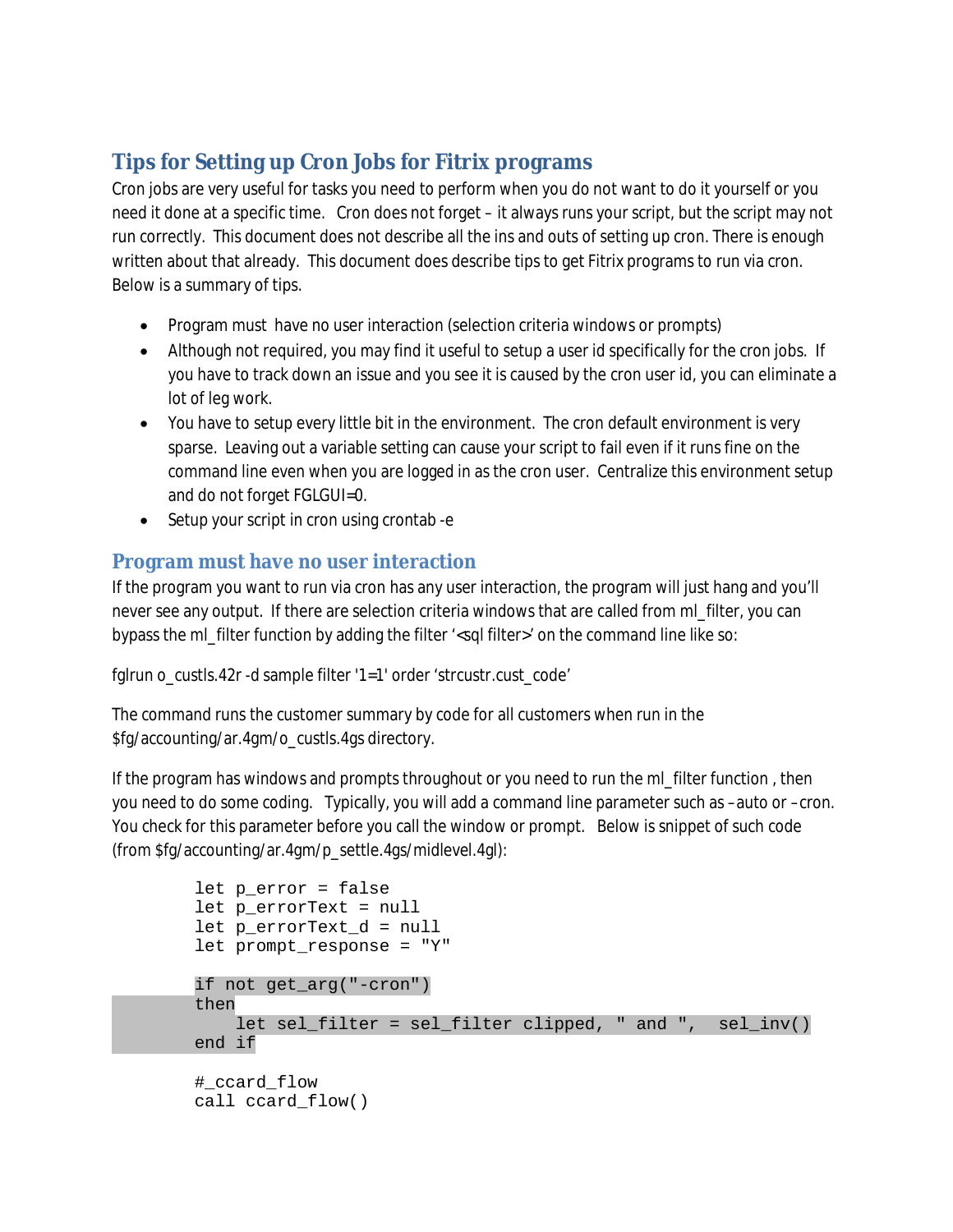```
 # FGLPP END after block ml_filter sel_filter
```

```
end function
# ml_filter()
```
#### **Setup a user id for cron jobs**

It is useful to setup a separate user id for cron jobs. If you have to track down an issue and you see it is caused by the cron user id, you can eliminate a lot of leg work. You can also centralize all the application related cron scripts in the cron user's bin.

### **Setup everything in the environment**

The cron environment is very sparse in that it is not the same as when you log in as a user. You must setup all environment variables. If you centralize this environment setup to a single script you can source (dot) it from all your cron scripts. This makes adding cron scripts easier and much more maintainable.

Below is a bare bones environment setup for a fitrix production environment. There are a couple of things make note of. You must use *full path names* to all files. You must set FGLGUI=0 so that fitrix reports and posting programs can run via cron. You want to add all site specific variables in this centralized script so that you do not have to change multiple scripts every time you change something.

```
#!/bin/sh
# Sets the default environment variables to production
. /fitrix/bin/env_prod.sh
# live database
DBNAME=live 
export DBNAME
# use default system file creation mask (umask)
umask 000
# Set TERM and TERMCAP, May vary depending on your installation
export TERM=ansi
export TERMCAP=/var/opt/fitrix/ifmx_ids11/etc/termcap
# For reports that run in gui mode
# Setting FLGGUI=0 forces no client interaction so these can
# be run via cron
export FGLGUI=0
```
If you called this script cronenv.sh and you had it in the bin of the cron user id of fxcron, you source it into your cron script like so:

#!/bin/sh # Sets the default environment variables to production